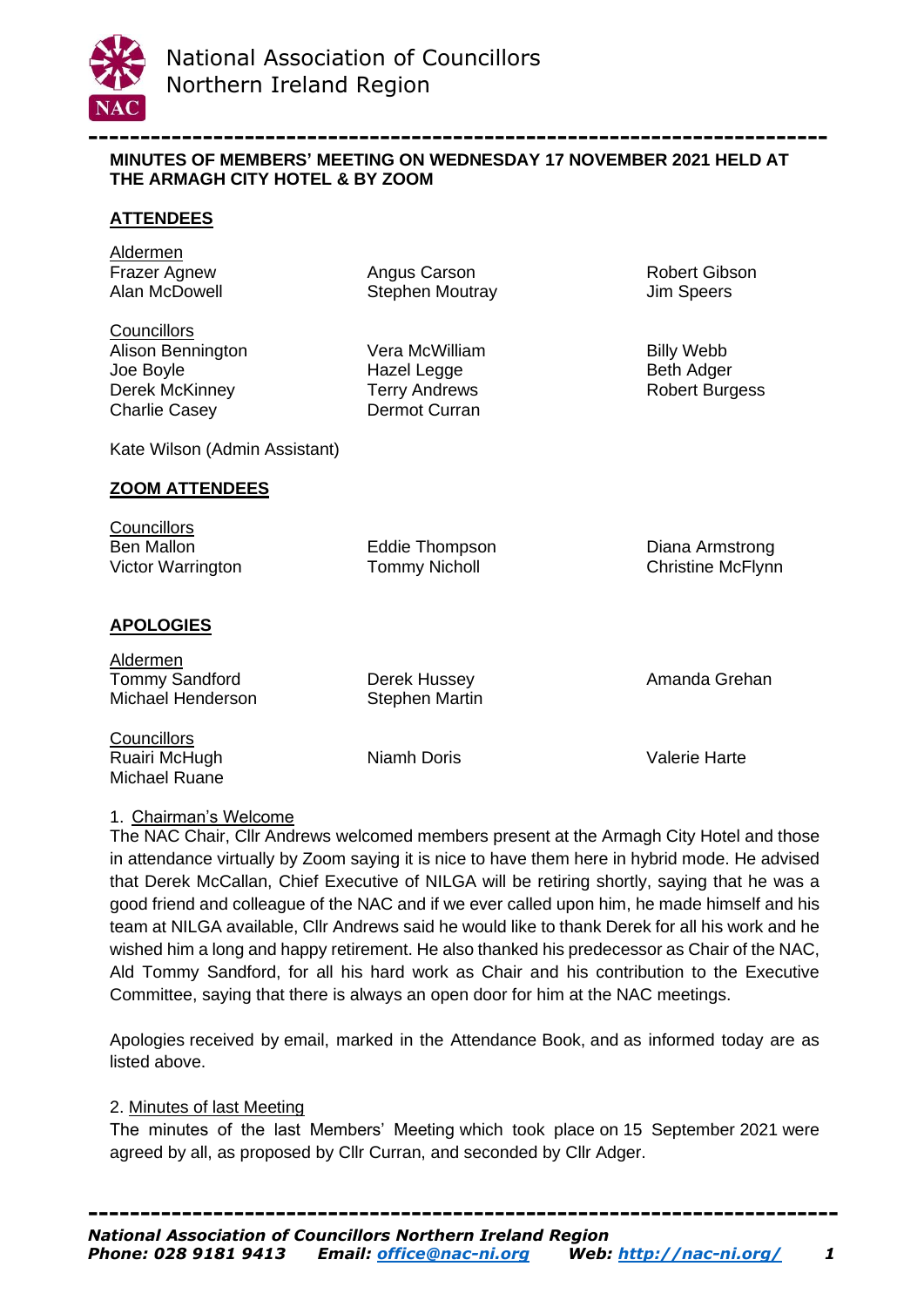### **NAC MEMBERS' MEETING MINUTES - WEDNESDAY 17 NOVEMBER IN ARMAGH**

- **-----------------------------------------------------------------------** 3. Matters Arising from the Minutes - None.
	- 4. Officers Reports Treasurer & Secretary

The Treasurer, Ald Carson said it was good to see everyone here today in Armagh and he went on to inform them of the Current Account bank balance amount from the bank statement dated 13 October 2021.

The Chair thanked Ald Carson and asked for a proposer and seconder for the Treasurers Report, this was accepted by all as proposed by Cllr Casey and seconded by Cllr Bennington.

The Secretary, Cllr Boyle said Good Morning and asked if all had signed the Attendance Book and if not to please do so, and secondly for all present to turn off their mobile phones. He then read his report as follows:

### **Secretary's Report**

### Actions from the last Members' Meeting

- We sent a condolence letter and sympathy card to Mrs Ruth Hamill following the death of her husband Cllr Paul Hamill of Antrim & Newtownabbey BC.
- We wrote to the Finance Minister, Conor Murphy, MLA to asking if we can circulate his response letter to the NAC's request for a review of the criteria in relation to the COVID-19 funding applications for businesses and organisations. Minister Murphy has approved this request and we will circulate the letter to members.
- We wrote to Councils asking if they can accommodate the NAC by providing a meeting room with capability for audio/visual set-up to allow remote access so that Hybrid Meetings can be arranged.

~ Five councils have not yet replied (ABC, DC&S, M&EA, MU, and NM&D)

~Two have advised that they are not hosting meetings for external organisations (AND and BCC)

~One has stated that they hosted us during March 2020 and as councils host on a rotational basis they will look into it when it is their turn again (A&NTA)

- ~One asked for dates to check, these were sent but nothing back yet (LCCC)
- ~One can host up to fourteen attendees only (F&O)
- ~One has Town Halls and Meeting rooms open for booking (CC&G)

We will keep across this and keep monitoring it as it is our preference to hold meetings within local government premises.

### NILGOSC Presentation – Death Grant changes

Following the presentation by Ruth Benson of NILGOSC at our last Members Meeting on 15 September, I received an email from Ruth in relation to the questions about the Death Grant cap. She advised that amendments put forward by NILGOSC are to be sent out for consultation by the DfC and removing the age 75 cap on deaths grants is included.

*….continued over*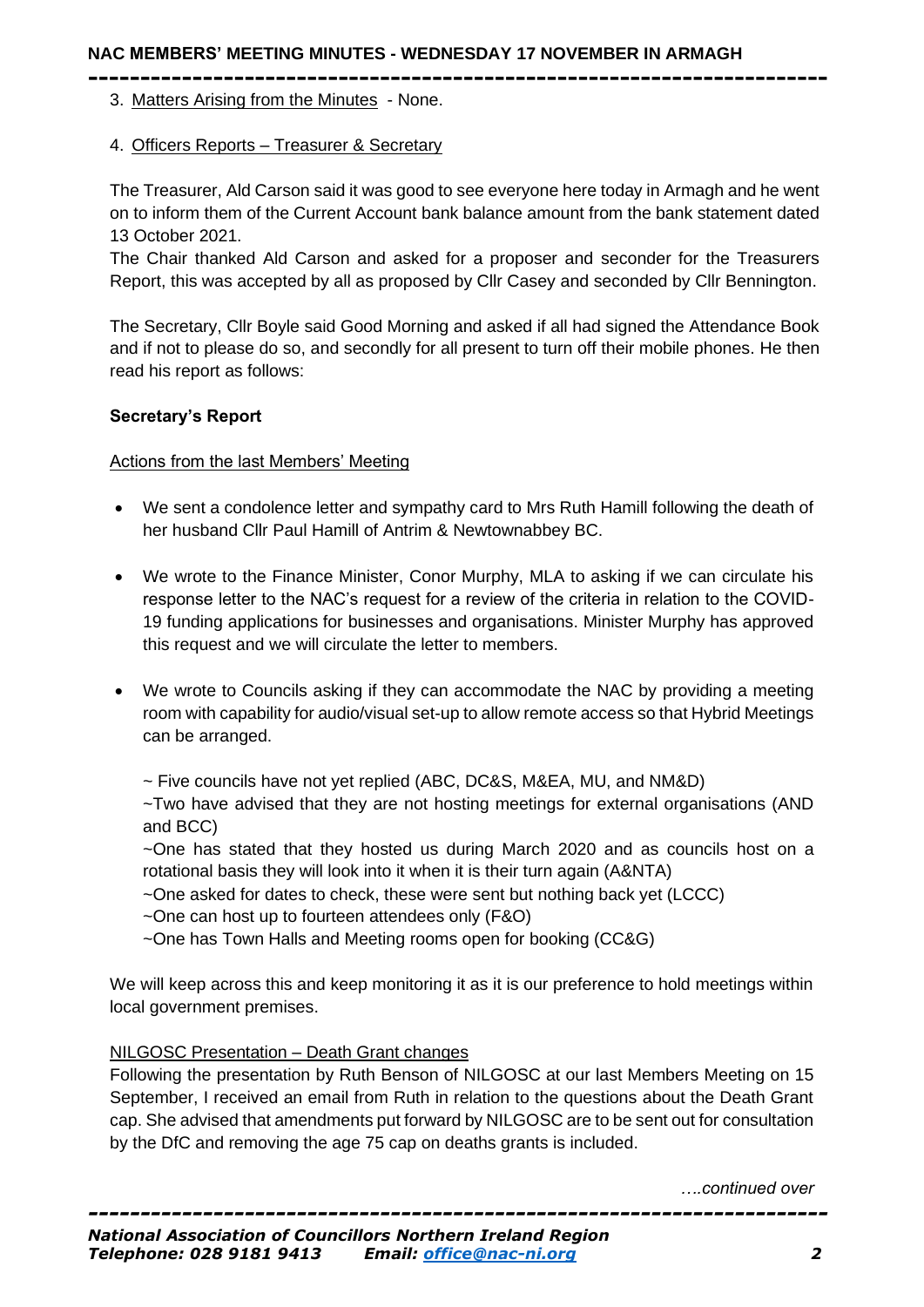**-----------------------------------------------------------------------**

Subsequently we received an invitation from the DfC to respond to their Consultation document with the closing date for receipt of comments being 10 December 2021. We are currently working on our response.

### NAC NI Newsletter

This was circulated to all members on 11<sup>th</sup> October 2021.

### SENI sponsorship

Sponsorship was approved once again for this year's Social Enterprise Awards Event which was held virtually on 15<sup>th</sup> October 2021. We got a better deal than usual this year as they gave us a full-page advert in the Awards Brochure for the price of a half page.

## Request received for Meeting Dates and Minutes

Following a request received last month from Mid & East Antrim Council, Anne Beacom, Senior Committee Administrator was given the date of our upcoming Members' meeting and advised that the approved minutes of our meetings are available on the NAC website.

## NAC NI AGM

This took place on Friday 15 October 2021 at the Glenavon Hotel in Cookstown with 38 Attendees. The event went well with invited guests from NAC UK, NILGA, AILG and LAMA in attendance.

Whilst Senator Mark Daly joined us on Thursday evening, he could not stay over for the AGM, but he gave an interesting overview of his background and work at the Senate of Ireland and spoke of how proud he is to be the first Senate chair from Kerry. He outlined an idea that he has for the Senate's 100<sup>th</sup> anniversary next year, whereby an invite will be extended to all 11 NI Councils to individually attend an event hosted by him – one each month over the year, he said that further details will be provided when available. However, I asked him to consider dealing with the NAC on this as if the invites go to councils they could be noted and may go any further. We could organise this better as we have eight delegates representing each council here and I have reassured him that the NAC are best placed to oversee this. Since then, he has confirmed that he is happy to work with the NAC on this.

At the meeting the new EC was formed with a change of Chair to Cllr Terry Andrews, Senior Vice Chair is now Ald Alan McDowell, Junior Vice Chair is now Cllr Valerie Harte and Women's Representative is Cllr Hazel Legge.

Ald Henderson was co-opted on to the committee at the November meeting due to his involvement and knowledge in relation to the Local Government Training Scheme, NILGA and the NAC equality campaign over the past years but he will have no voting rights to avoid distorting the balance of the party representation at meetings.

Photographs taken during the AGM are available on the NAC Website,

# Councillor Long Service Awards

During the AGM, Long Service Awards were presented to the four members that were present and since then we have passed on awards to those that were not in attendance - Cllr Sean Clarke of Fermanagh & Omagh DC and Cllr Henry Reilly of Newry, Mourne & Down DC.

*….continued over*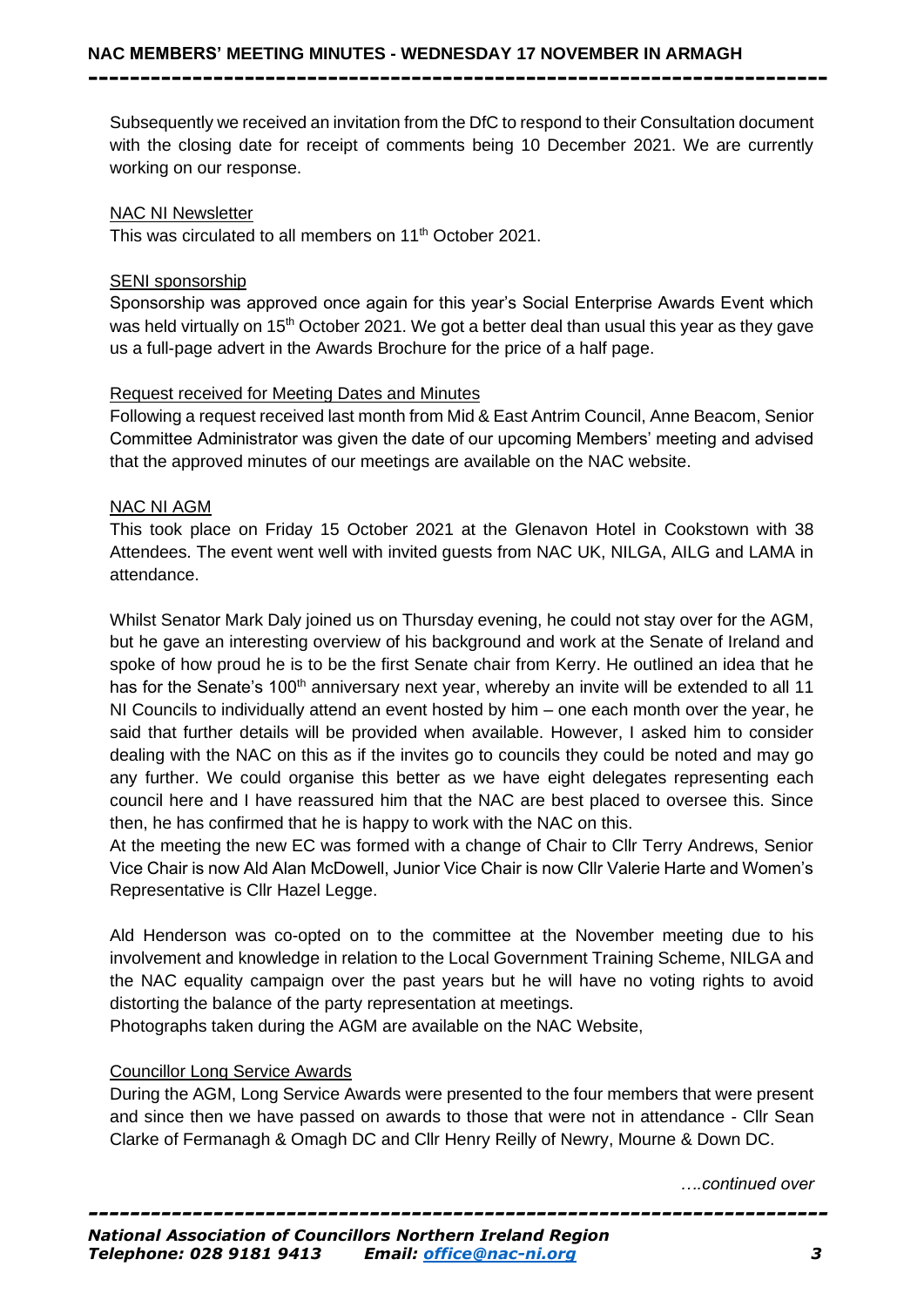## NAC UK Conference and AGM - 26 to 28 November 2021

Details of this event have been circulated to Members and Councils.

At the UK AGM, Cllr Casey will become National Chair and Cllr Adger has been put forward as the NAC NI nomination for the position of incoming Vice President. (There may be nominations from other regions for the Vice President position).

**-----------------------------------------------------------------------**

### NAC Business Plan

This is being progressed, firstly in consultation with NILGA, and I am currently waiting for them to come back with a report for consideration by the EC. NILGA are a similar organisation to us only bigger and therefore between the two of us we should be able to produce a structure to move forward on.

## Partnership Panel Meeting

This took place on Wednesday 20<sup>th</sup> October by Zoom with the NAC Chair, Cllr Andrews in attendance as an observer representing the NAC.

## Councillor Equality Meetings

The DfC agreed dates for a series of four meetings to take place before the end of the year. A Sub-Committee from the NAC have attended the first two meetings with Mr Carleton, Mr Glass and Ms Broadway at Causeway Exchange on  $26<sup>th</sup>$  October and  $9<sup>th</sup>$  November with the following two scheduled meetings scheduled for  $30<sup>th</sup>$  November 2021, and 21<sup>st</sup> December 2021.

## Legal Assistance request from LCCC

Following a request received from Wendy Hughes, PA to the CE at LCCC that this matter has been discussed by the NAC Executive Committee (EC) and is on-going.

# **End of Secretary's Report**

The Chair asked if there were any questions for the Secretary, Cllr Boyle explained that there is a lot of communication going on with councils and hospitality venues in terms of securing meeting facilities, and on the councillor equality issues that are being raised with the DfC by the NAC sub-committee, adding that members will be kept updated on progress made.

Cllr Andrews then handed over to the Chair of the NAC Sub Committee Group, Ald McDowell for an update on the meetings with DfC.

Ald McDowell reported that the group have had two meetings so far, at the first one they outlined details of the matters of concern that have been raised by our members and at the second meeting, just a week ago, a request for a review was put forward due to the last one being carried out some years ago and a further review had been envisaged following the first term of office under the new councils. Although the NAC are unable to find evidence of this, we feel this would be good practice in terms of the changes to the councillor workload, role, and responsibilities over recent years. Items put forward to be included in the review are allowances, severance pay, equality across councils for mileage and provisions made to councillors. The DfC officials are going to pull together a report for the Minister on this and will be including Terms of Reference for a Review Committee which they think may made up of members from the NAC, NILGA, an Independent and a Ratepayer.

*….continued over*